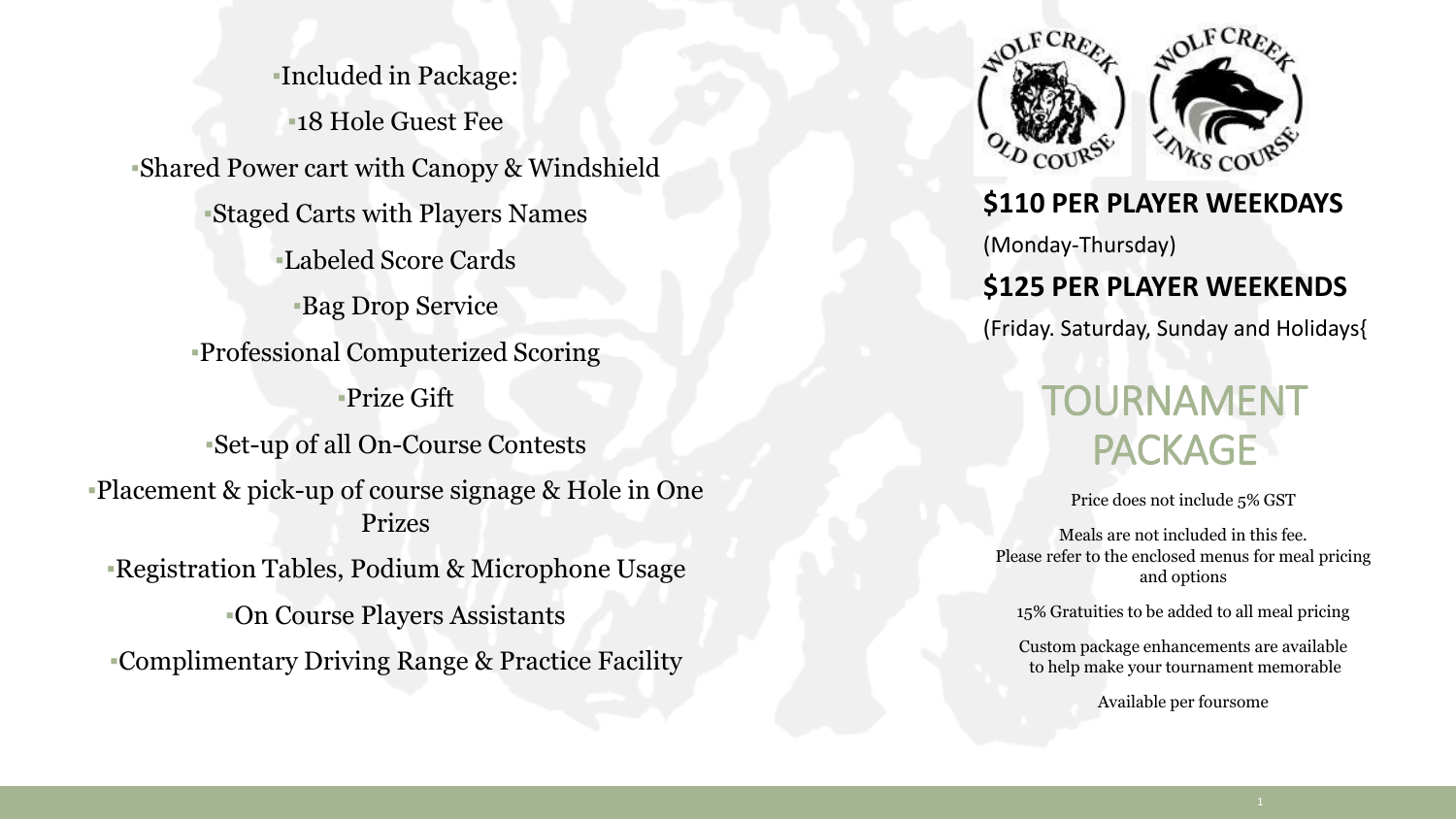



#### **Coffee & Muffins**

Fresh Brewed Coffee Specialty Teas Assorted Morning Baked Muffins Whipped Butter Pods Fruit Preserves

**\$8.95 Per Person**

#### **Chip Shot**

Breakfast Bun with Fried Egg Choice of Bacon/Sausage /Ham Fresh Brewed Coffee Specialty Teas

**\$8.95 Per Person**

# TOURNAMENT BREAKFAST OPTIONS

\*MEAL RATES SUBJECT TO CHANGE BASED ON MARKET PRICES